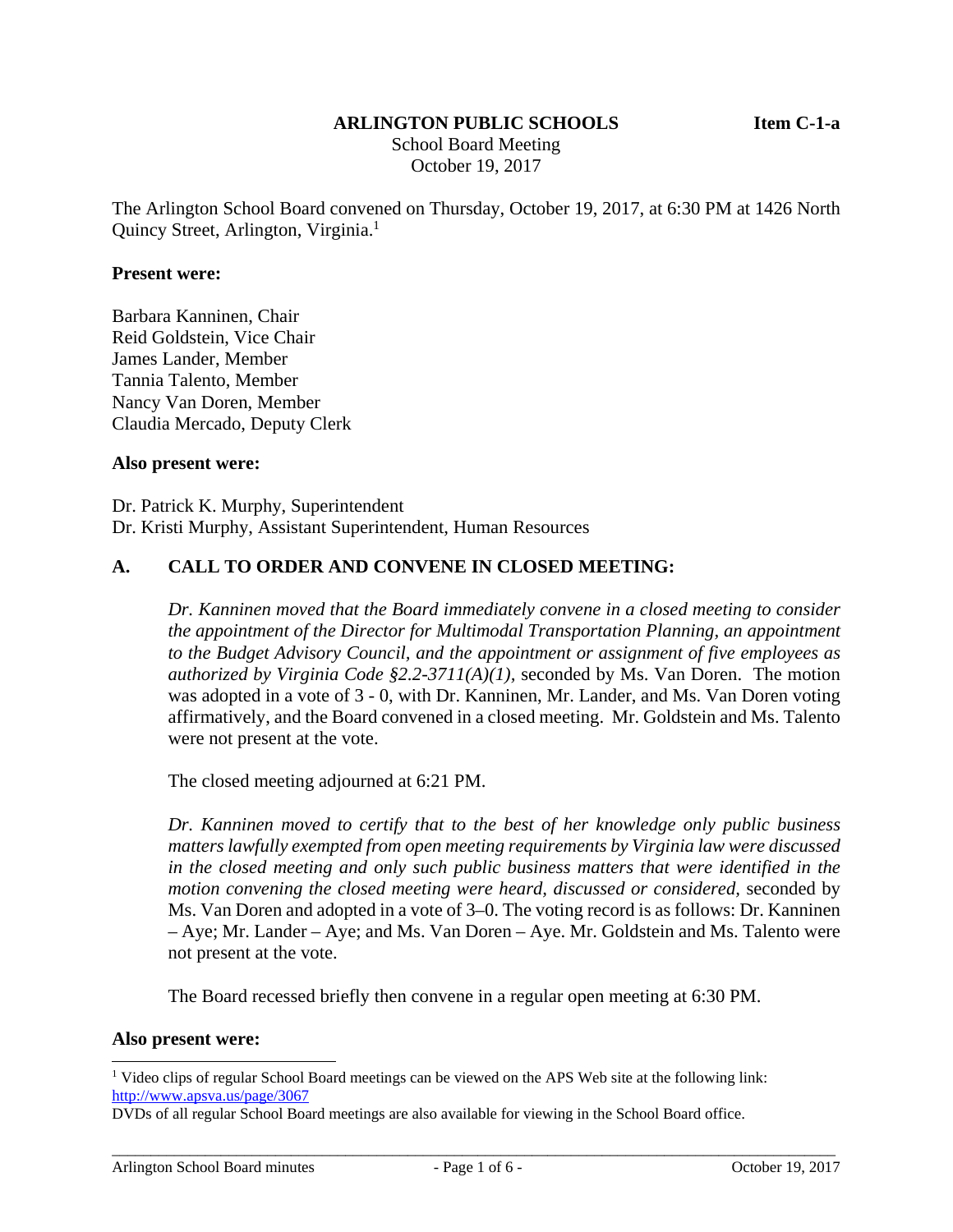Raj Adusumilli, Assistant Superintendent, Information Services John Chadwick, Assistant Superintendent, Facilities and Operations Linda Erdos, Assistant Superintendent, School and Community Relations Cintia Johnson, Assistant Superintendent, Administrative Services Dr. Tara Nattrass, Assistant Superintendent, Teaching and Learning Leslie Peterson, Assistant Superintendent, Finance and Management Services Lisa Stengle, Executive Director, Planning and Evaluation

# **B. MEETING OPENING**

- 1. Call to Order
- 2. Presentation of Colors by the Arlington Career Center JROTC
- 3. Recognition

Mr. Paul Jamelske presented the Best Buddies program, America's first national, unified, social, and recreational program for people with intellectual disabilities. Students from Wakefield, Washington-Lee and Yorktown High Schools shared highlights of the Best Buddies program at their schools and the importance the program has had in their educational journeys and friendships.

4. Announcements

Dr. Kanninen announced a Committee of the Whole meeting on October 27, 2017.

Ms. Van Doren spoke about Bike and Walk to School Day. She applauded the increase in staff participation this year and encouraged continued participation. She also recognized the Discovery Echo Action Team for their work in reducing carbon dioxide by examining ways to improve commuting options.

Dr. Murphy highlighted the celebration at the West Fleet Elementary School site and invited the community to the Harvesting Dreams event and to Middle and High School Information Nights. He also announced Bus Safety Week and Mr. Chadwick announced that APS is recruiting bus drivers and encouraged the community to spread the word. Dr. Murphy congratulated the Finance and Management Department for their Meritorious Budget Award and he congratulated Gunston Middle School parent, Dinora Del Carmen Caceres, in receiving the Carmen Delgado Votaw Achievement Award by the Mid Atlantic Consortium for her leadership.

## **C. CONSENT AGENDA**:

*Ms. Van Doren moved that the Board adopt the consent agenda*, seconded by Mr. Lander. The motion was adopted in a vote of  $5 - 0$ , with Dr. Kanninen, Mr. Goldstein, Mr. Lander, Ms. Talento and Ms. Van Doren voting affirmatively. The following items or actions were approved as a part of consent: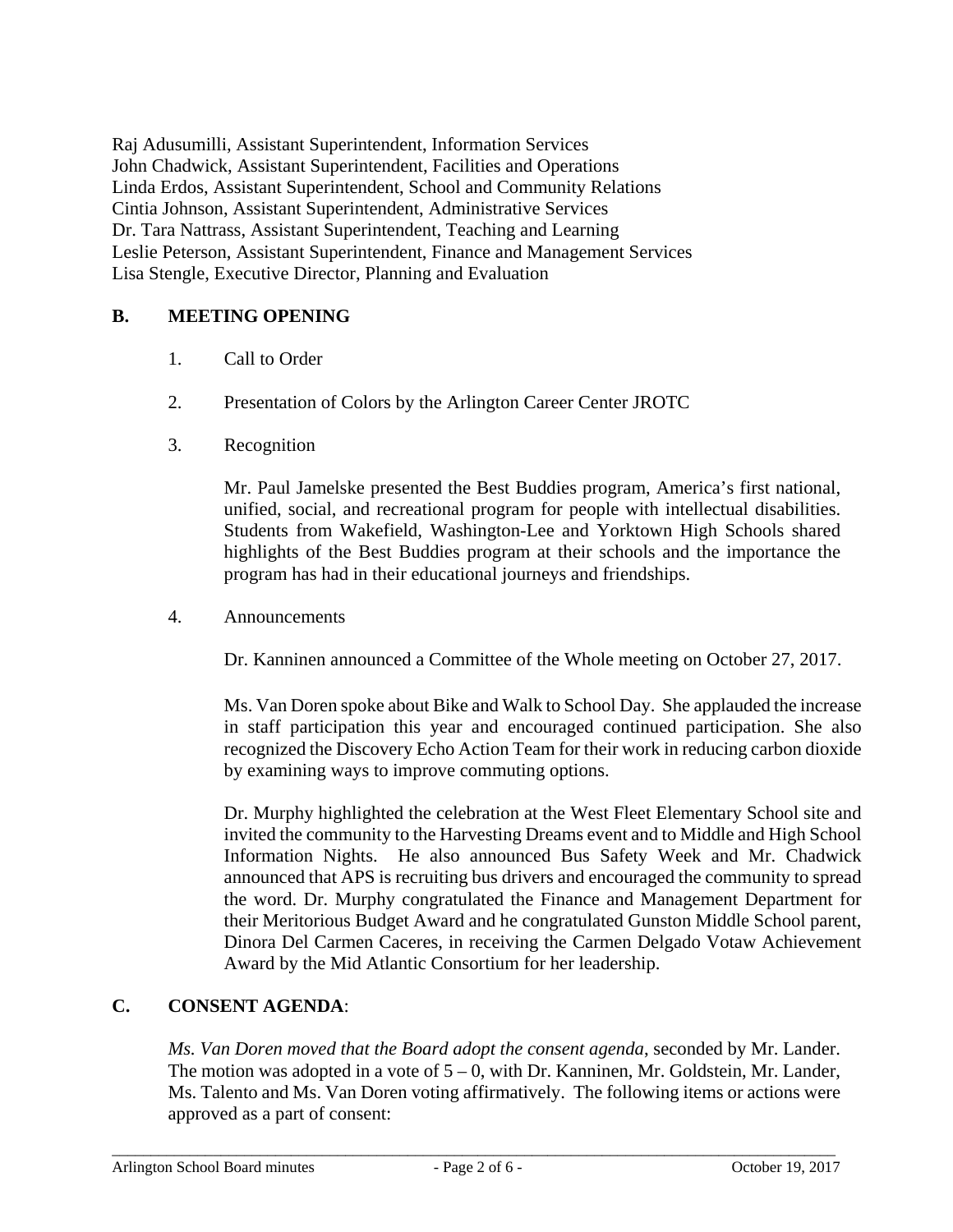- 1. Minutes:
	- a. June 27, 2017 Joint School Board/County Board Work Session
	- b. July 5, 2017 School Board Organizational Meeting
	- c. August 15, 2017 School Board Retreat
- 2. Personnel actions

# P/E-SCALE PERSONNEL

- 1 Change In Position/Salary
- 4 Reclassification Requests:
	- Principal Planner, Planning and Evaluation Director, Payroll and Benefits Supervisor, Employee Relations Supervisor, Talent Management

# T-SCALE PERSONNEL

- 2 Appointments
- 1 Resignation
- 1 Resignation (With Prejudice)
- 2 Retirements

## A-SCALE PERSONNEL

- 3 Appointments
- 1 Change In Position/Salary
- 1 Resignation
- 2 Resignations (With Prejudice)

# SUPPORT SERVICES PERSONNEL

- 7 Appointments
- 1 Reclassification Request
	- Employment Specialist
- 1 Resignation
- 1 Retirement
- 3. ACI Appointments
- 4. Appointment to the Budget Advisory Council
- 5. Appointments to Building Level Planning Committee for New Elementary School at Reed
- 6. Contract Award for Construction Management Advisor Services for the New Middle School at Stratford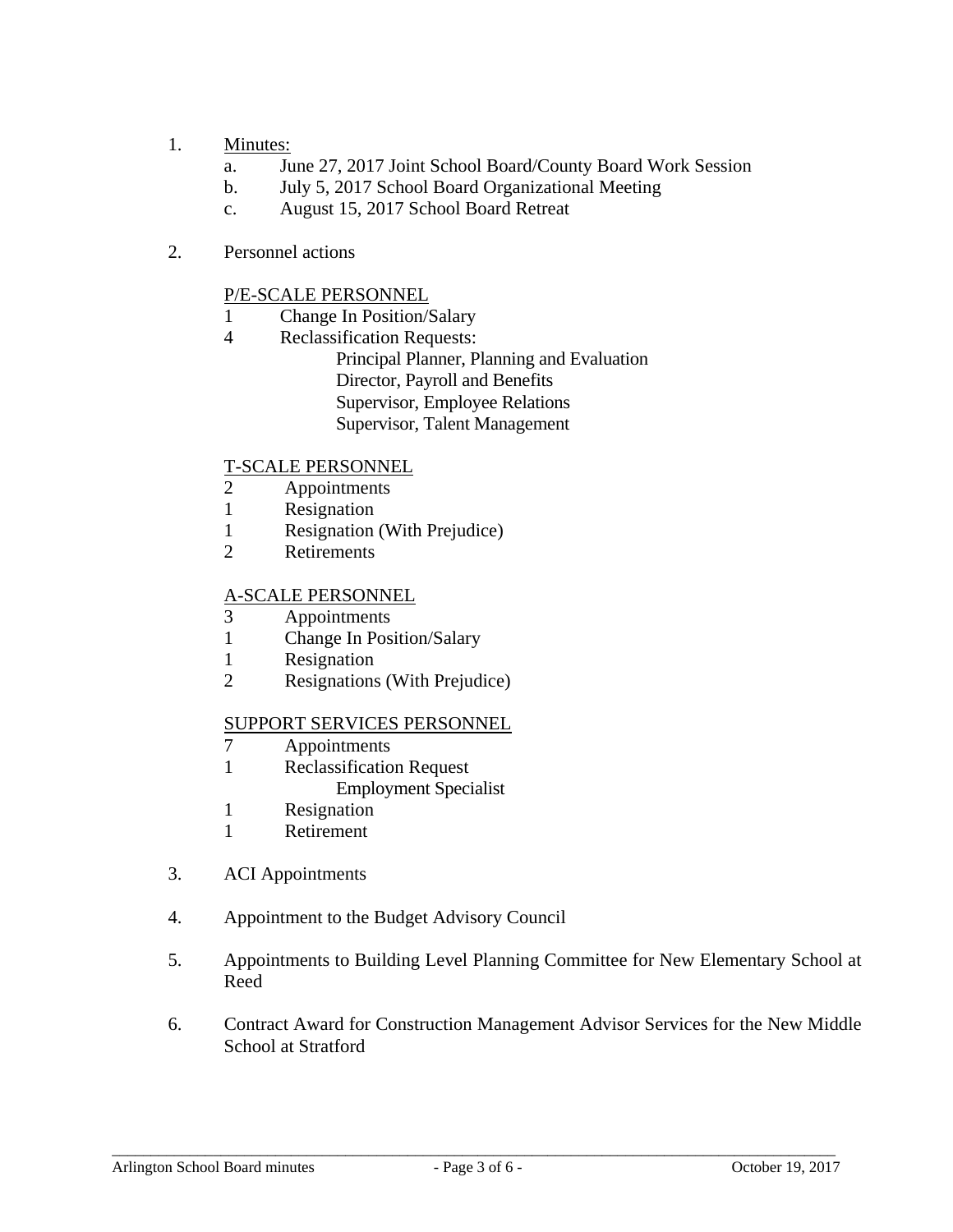Dr. Kanninen announced that as a part of consent, the Board appointed Kristin Haldeman Director, Multimodal Transportation Planning. In addition, she announced the appointment of Cristina Diaz-Torres to fill a vacancy on the Budget Advisory Council

## **D. CITIZEN COMMENT ON NON-AGENDA ITEMS**:

The following speakers addressed the Board on middle school boundaries, asking that student cohorts be kept together and that the Board consider socio-economic diversity and equity:

*Lilly Hailu,* Henry parent *Megan Haydasz,* Henry parent *Krista Siekert-Bush,* Henry parent

The following speaker also addressed the Board:

*Betsy Zimmerman Lockman,* alumni association member: opposing a name change for Washington-Lee High School.

## **E. MONITORING ITEMS**:

## 1. Superintendent's 2017-18 Action Plan Update:

Dr. Murphy presented an update on the 2017-18 Action Plan noting its relationship to the School Board Priorities and ongoing initiatives. Dr. Murphy briefly summarized the objectives and timeframes for updating Policy 45-2. He also shared information on elementary and middle school boundary changes, the Montessori program move and capital initiatives including the Career Center, Education Center and Reed. In closing he reviewed community engagement plans for the strategic plan, FY19 Budget, AFSAP Update/CIP Framework, and the Capital Improvement Plan.

Dr. Nattrass updated the Board on community feedback and staff analysis for potential instructional options for the Education Center. The four options presented were STEAM high school, creative and performing arts high school, early college, and expansion of Washington-Lee to include additional International Baccalaureate seats.

The Board discussed community feedback collection and analysis, and the Arlington Tech program expansion. Ms. Van Doren shared concerns on communication efforts related to the Education Center and urged the Superintendent to create a framework.

## 2. Graduation Task Force Update:

Margaret Chung, Principal at the Career Center, and Laura Newton, Director of Student Services, provided an update on the Graduation Task Force which provides an analysis of best practices to help students graduate on time and research drop-out prevention. Dr. Newton summarized best practices, implementations and continued interventions in APS to support the whole child and graduation success. According to Ms. Chung, the Arlington on-time graduation rate has maintained steady at 91% and shared data points related to different student identification groups.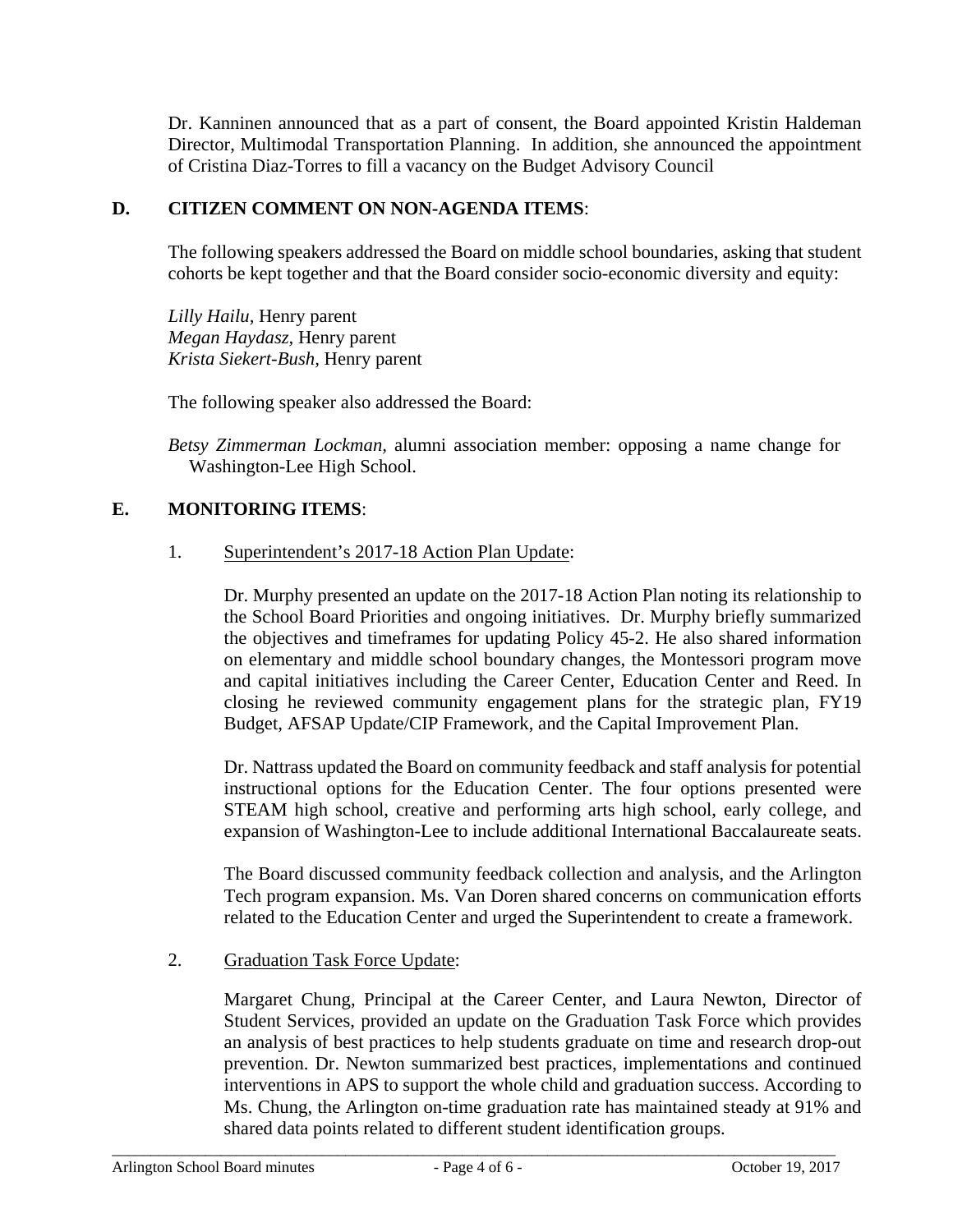Ms. Talento requested that data for limited English proficient students be further broken down to differentiate between ethnicities to identify specific services for students. The Board discussed drop-out patterns and concerns related to immigration policy changes.

## 3. Minor Construction/Major Maintenance (MC/MM) Update:

Mike Freda, Financial Analyst, and Jim Meikle, Director of Maintenance updated the Board on the status of Minor Construction/Major Maintenance (MC/MM) funding that covers projects estimated at under \$500,000. They described projects covered by MC/MM and confirmed that in 10 years, over \$46 million has been spent on MC/MM projects. John Giambalvo, Facilities Advisory Council on School and Facilities and Capital Programs Vice-Chair, then provided a brief overview of the process and timeline of MC/MM.

The Board discussed the MC/MM ten-year plan, the process for projects that go beyond the fiscal year, and project selection.

# **F. ACTION ITEM**:

## 1. The Children's School Memorandum of Understanding

Ms. Peterson reviewed The Children's School Memorandum of Understanding highlighting that Integration Station would be moving to The Children's School new location for the next two years.

*Mr. James Lander moved that the Board adopt The Children's School Memorandum of Understanding and authorize the Superintendent to sign it on the Board's behalf,* seconded by Ms. Talento. The motion was adopted in a vote of 5 – 0, with Dr. Kanninen, Mr. Goldstein, Mr. Lander, Ms. Talento and Ms. Van Doren voting affirmatively.

## **G. INFORMATION ITEMS:**

## 1. 2018 Internal Audit Work Plan

John Mickevice, Internal Audit Director, presented the proposed Internal Audit Work Plan for 2018. The update included recommendations to review APS construction costs, revenue yielding processes and payroll controls.

Mr. Lander discussed Mr. Mickevice's work plan expectations.

2. Construction Contract Award for Early Work Package 2 for Fleet Elementary School:

Jeff Chambers, Design & Construction Director, presented the recommendation to approve the contract award for early work Package 2 to Whiting-Turner for a total cost of \$11, 677, 154 million to include underground parking garage.